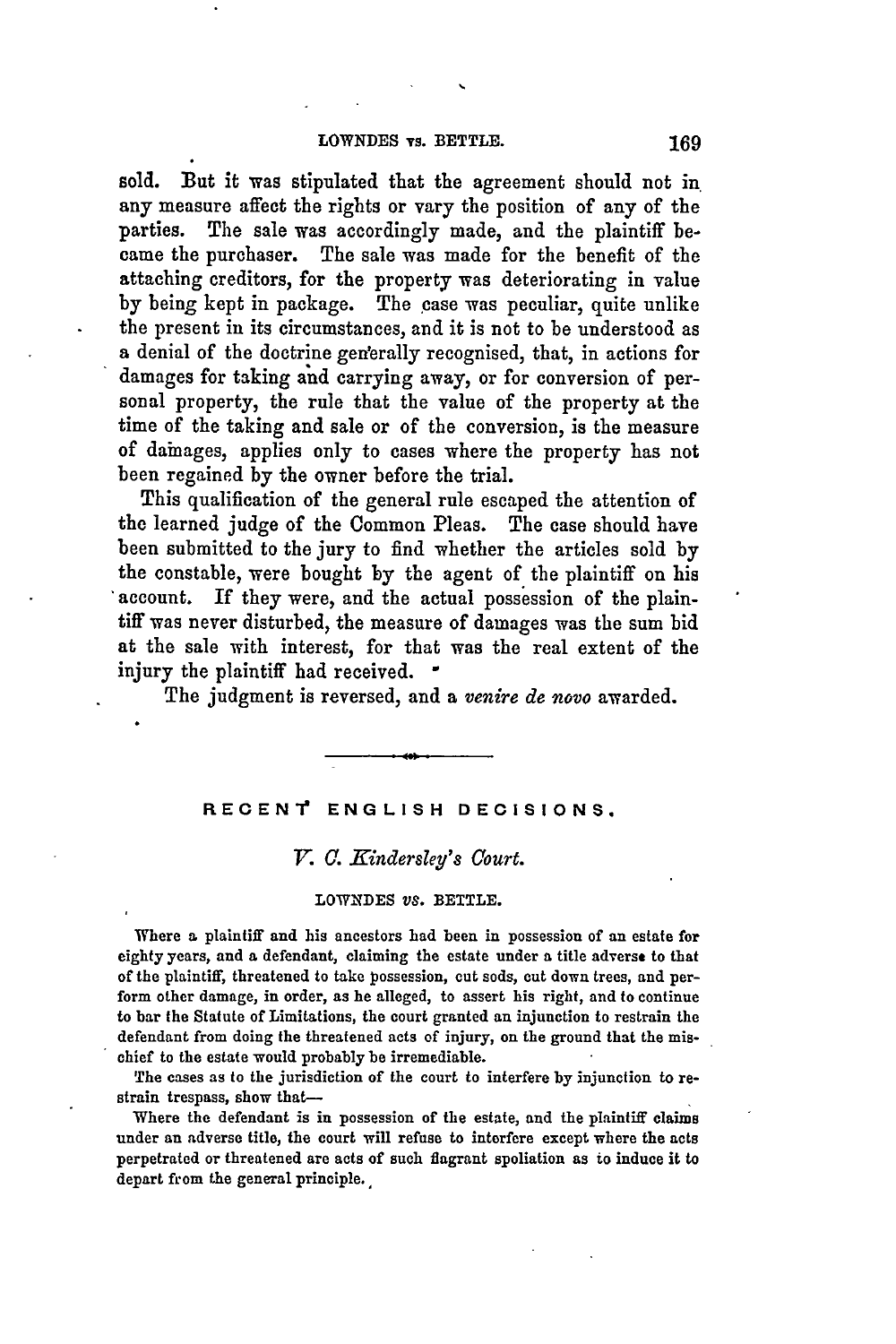Where the plaintiff is in possession **and** the defendant claims under an adverse title, the tendency of the court has been to grant an injunction **:** it will at all events do so where the acts tend to the permanent injury or destruction of the estate.

Where the plaintiff is in possession and the defendant is a stranger, the court will generally refuse an injunction, **and** leave the plaintiff to his remedy at law.

*Semble,* the gradual tendency of the decisions of the court has been to cease to observe the distinction between trespass and waste, and to interfere in cases of trespass where interference seemed requisite.

Thomas James Selby, late of Wavendon, in the county of Bucks, by his will dated the 19th Aug. 1768, gave and devised to his right and lawful heir at law (for the better finding out of whom he directed advertisements to be published immediately after his decease in some of the public papers), all his manor of Whaddon and Nash, and his messuage called Whaddon Hall, and also Whaddon Chase, with all the deer, together with all the timber and wood growing thereon, and all the coppice-wood part of the same chase; also Whaddon Park, and all his other messuages, farms, and hereditaments, situate in the several parishes of Whaddon and Nash, Great Harewood, Little Harewood, Singleborough, Totenhoe, otherwise Tatnal], Shenley, Mursley, Salden, and Bletchley, in the county of Buckingham, with their appurtenances; to hold the same to his heir at law, his heirs, executors, administrators, and assigns for ever, subject to certain charges and payments; but should it so happen that no heir at law was found, he thereby constituted and appointed Wm. Lowndes, Esq., of Winslow, in the county of Buckingham, major in the militia, his lawful heir, on condition that he changed his name to.Selby; and after certain specific gifts and bequests, the testator gave all the residue of his personal estate to Elizabeth Hone, whom he appointed, together with two other persons, executrix and executors of his will.

The testator died on the 7th December, **1772,** without ever having been married. Shortly after his death advertisements were repeatedly published in different newspapers for the discovery of his heir at law, but no person was found to prove his right to be heir at law. Various persons, however, claimed so to be, and as such to'be entitled to the manors and hereditaments under the limitations contained in the testator's will. In consequence of these claims much litigation ensued, and various actions of ejectment were brought for the recovery of the estates **by** persons claiming to be the heirs at law of the testator, but no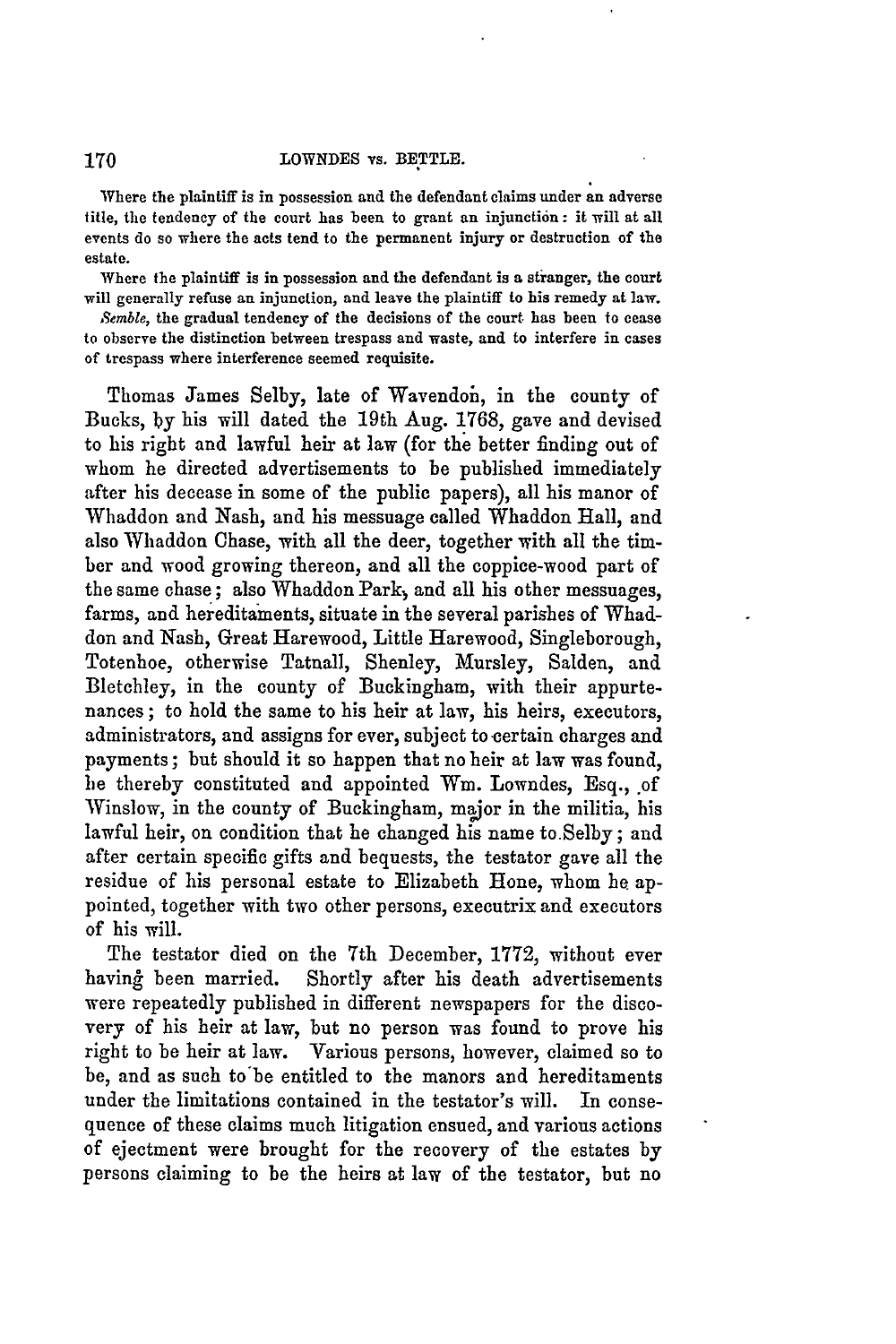plaintiff in any of these actions ever succeeded in establishing his claim: See *Davies* vs. *Lowndes,* **1** Bing. *N.* **0.** 597; **1** Phill. **328.**

**By** a decree of the Court of Chancery, dated the 28th March, 1783, made in certain suits of *Hone* vs. *Lowndes* and *Lowndes* vs.- *Thorne,* it was declared that the will of the testator was well proved, and ought to be established, and that the manor of Whaddon and Nash, and other the premises devised **by** the will of the testator to William Lowfides (who **by** virtue of a royal license had previously taken the name of Selby in substitution for that of Lowndes), were to be considered as belonging to Wm. Lowndes, otherwise Selby, and it was ordered that he should be let into possession thereof, and that all the title-deeds and writings relating to the estates should be delivered to him.

In pursuance of this decree, and within the period of six months from its date, Wm. Selby entered into possession of the estates, and he and his successors in title have, from that time up to the present, remained in possession of them, and the same estates have since the above decree been the subject of various family settlements and other assurances executed **by** Win. Selby and his successors in title.

William Selby Lowndes the elder, is the grandson of Wm. Selby. At the time of the attainment of the majority of his eldest son, William Selby Lowndes the younger, in September, **1858,** he was seised in fee of the above-mentioned estates, which, **by** an indenture, dated the 8th September, **1858,** were limited and assured to certain uses, being in effect to the use of W. **S.** Lowndes the elder, for his life, with remainder to the use of W. **S.** Lowndes the younger, for his life, with remainder to the use of the eldest son of W. **S.** Lowndes the younger, in tail male, with various remainders over, and ultimate limitation to the use of W. **S.** Lowndes the younger in fee. W. **S.** Lowndes the younger has never married.

 $\bullet$ 

Although W. **S.** Lowndes the elder and his son, and their predecessors in title, have, ever since the decree of the 28th March, **1783,** been in possession of the Whaddon estates, and in receipt of the rents and profits, various persons from time to time alleged themselves to be the heirs at law of T. J. Selby, the testator, and as such, to be entitled under his will to the possession of the Whaddon estates; amongst these claimants were certain persons of the family and name of "Bettle," and in July, 1861, Jonathan Bettle began to claim the estates.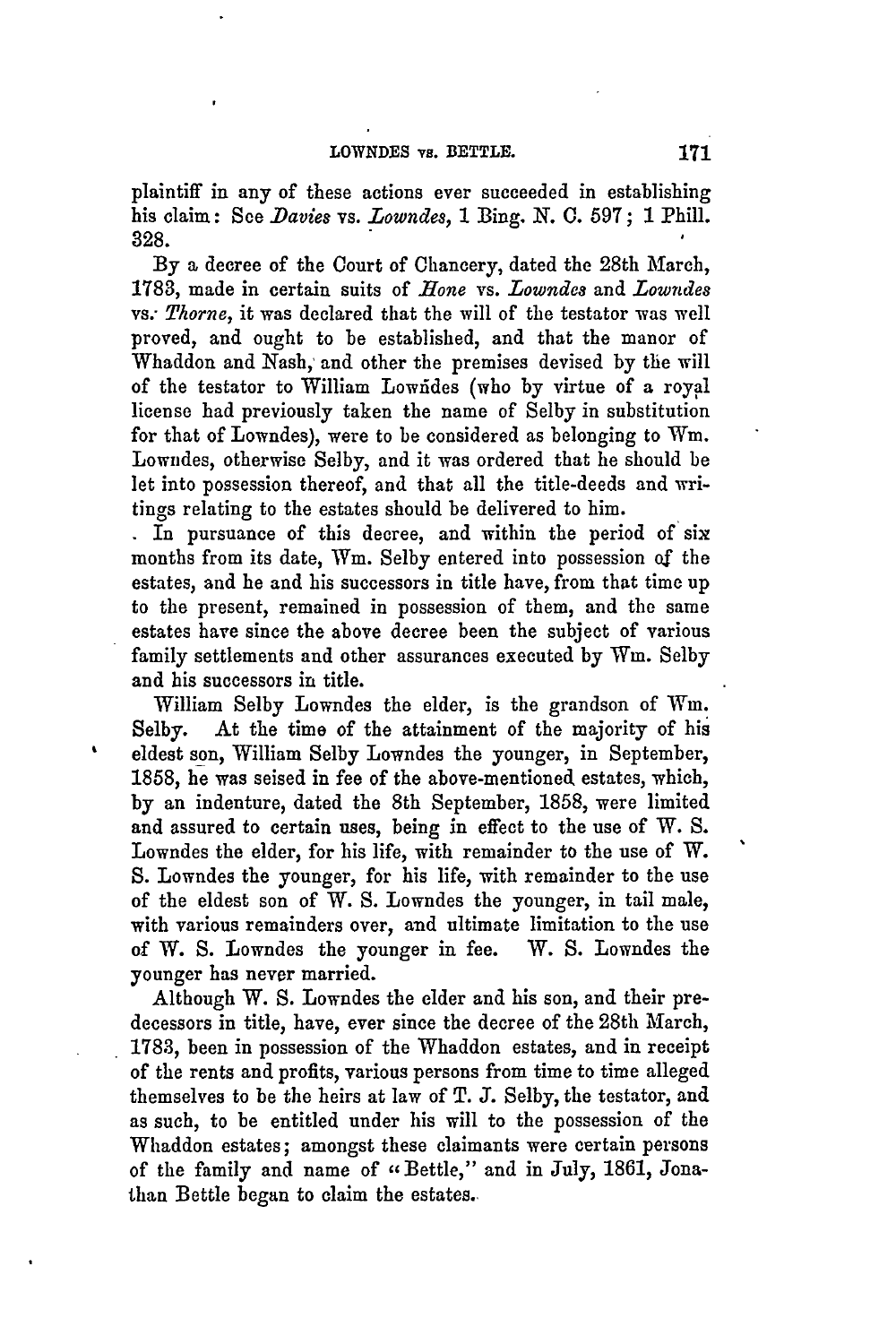In September, 1861, the following notice was circulated in the neighborhood of the estates, and a copy sent to W. S. Lowndes the elder :-

**,** Notice.-Heir at law to the Whaddon-Hall estates.-I, Jonathan Bettle, heir at law to the above estates, do hereby give notice and direct, from the date hereof, that each and every one of the tenants on the above estates do suspend all payments of rent whatever to the present trustee, Mr. Wm. Selby Lowndes, until further notice.

"High street, Berkhampstead, Sept. 10, 1861."

In November and December of the same year Jonathan Bettle wrote and sent to W. S. Lowndes the elder, two letters which contained threats of litigation which he intended to commence.

In May, 1862, Bettle gave Mr. Lowndes notice that he would attend in a few days to assert his right, and that any damage he committed would not be done wantonly, but to continue to bar the statutes.

*Mr. Appleyard,* Mr. Lowndes's solicitor, informed Bettle in reply, that if he trespassed in any way upon Mr. Lowndes's property, means would be taken to remove him. Bettle then wrote another letter to Mr. Lowndes in which he said that he intended as soon as it suited his convenience and that of his friends, **"c** to proceed to different parts of Mr. Lowndes's estate (so called), and cut up sods, cut down trees," &c. He stated that one of his family had **cut** down twelve trees near the hall.

Under these circumstances Mr. Lowndes, sen., and his son filed a bill against Bettle to restrain him from cutting any timber, &c., upon the Whaddon estates.

The bill alleged that all persons who had claimed to be heirs at law of T. **J.** Selby, had wholly failed to prove their alleged heirship, and that if any person were then able to prove himself to be his heir at law, the right of such person to claim the Whaddon estates as such heir at law had long since been barred **by** the Statutes of Limitation ; that the persons of the name of Bettle so claiming had no right or title whatever to such heirship, and were none of them the heir or heir at law of T. J. Selby; and that it was also wholly untrue that the family of Bettle had at stated periods since his death regularly asserted their alleged rights to the Whaddon estates, as stated in the defendant's letters, and that the allegations contained in the same letters were without any foundation.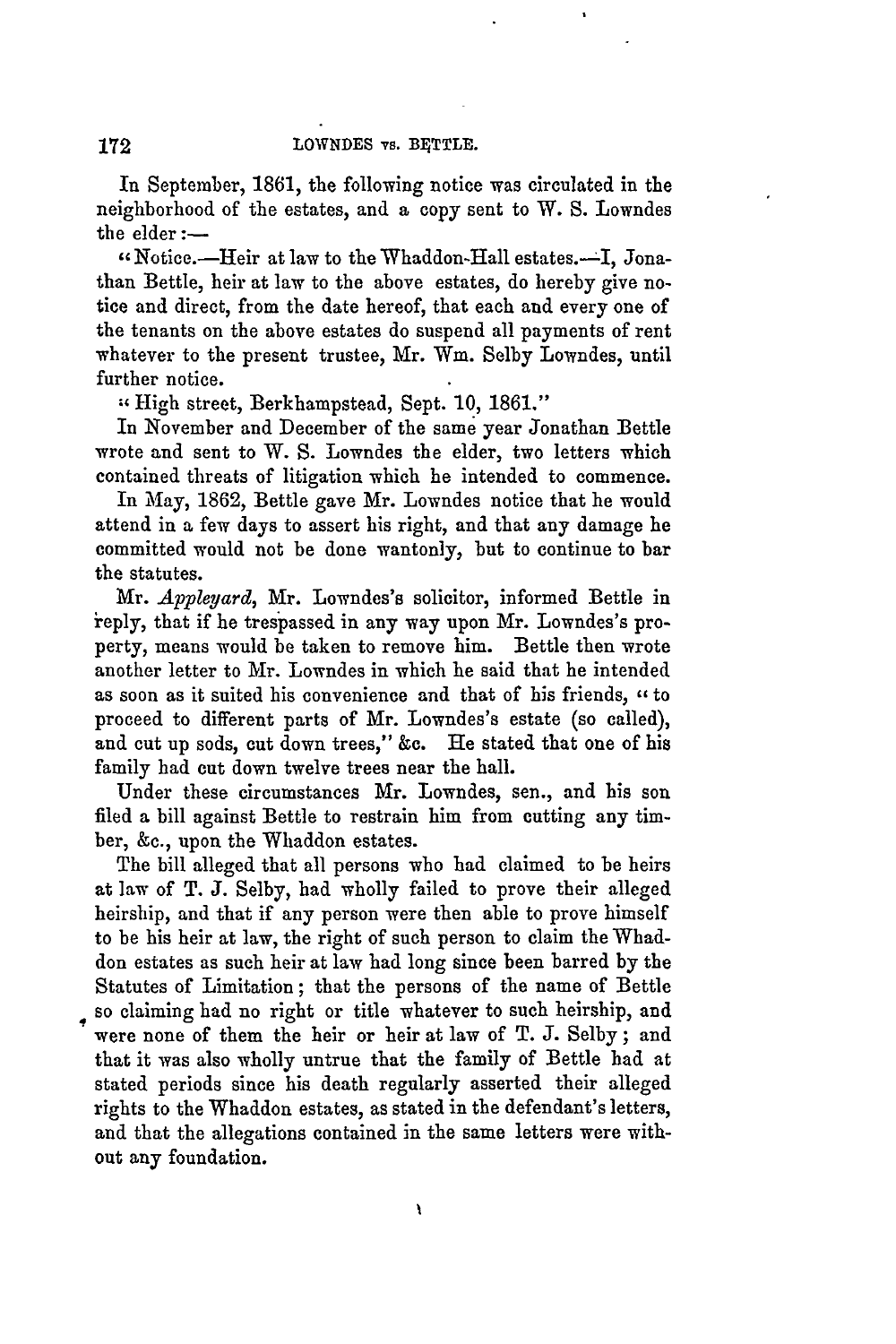An interim order for an injunction had been obtained in June, **1862,** on an affidavit of service, as the defendant did not appear. He, however, subsequently appeared, and by his answer asserted that he was heir at law to the testator, and that though it had been his intention to enter upon the Whaddon estates, he should, however, now prosecute his claim to the same estates as the testator's heir at law under the direction of the court. He entered into no evidence.

*Glasse,* **Q. C.,** and **ff.** *P. Bristowe,* for the plaintiffs, asked the court to make the former injunction perpetual.

*T. I. Terrell,* for the defendant, urged that the court had no jurisdiction to do so. It had been settled **by** the cases that there was no equity unless great and irreparable damage were threatened. He cited *Smith* vs. *Collyer,* 8 Yes. 89 ; *JKinder* vs. *Jones,* **17** Yes. **110** ; *Vernon* vs. *City of Dublin,* 4 Bro. P. **C. 398** (Toml. ed.); *ifaigh* vs. *Jagger,* 2 Coll. **C. 0. 231;** *Earl Talbot* vs. *Rope Scott, 4* K. & J. **96** ; *NPeale* vs. *Cripps, 4* **K.** *&* **J.** 472.

*Glasse,* in reply, cited *Pilsworth* vs. *Hopton,* 6 Yes. *51* ; *Davenport* vs. *Davenport,* **7** Hare 222.

**KINDERSLEY,** Vice-Chancellor, after stating and comment**ing** upon- the facts very fully, said that cases had been cited, some only of the many which existed on the subject, but he had thought it necessary to go through all that could be found, though he might have overlooked, some, and he had done so with great care, because he found that they presented a very unsatisfactory state of the law, and there was great difficulty in reconciling them. The difficulty no doubt arose in part from the very considerable change which had taken place in the views of the court on the subject of granting injunctions to restrain injury to property, as it would now do what, in the time of Lord **THURLOW,** and the earlier days of Lord **ELDON,** it would not do. Lord **ELDON,** in one of his earlier judgments, alluded to the change which was even then taking place, and to the greater facility for granting injunctions which existed, and the later judges had frequently alluded to the continuous modifications which were going on. Another cause for the apparent conflict which had existed in the decisions was, that the cases on the subject had not been distinguished under different heads. He thought that the proper mode of arranging them would be to distinguish between cases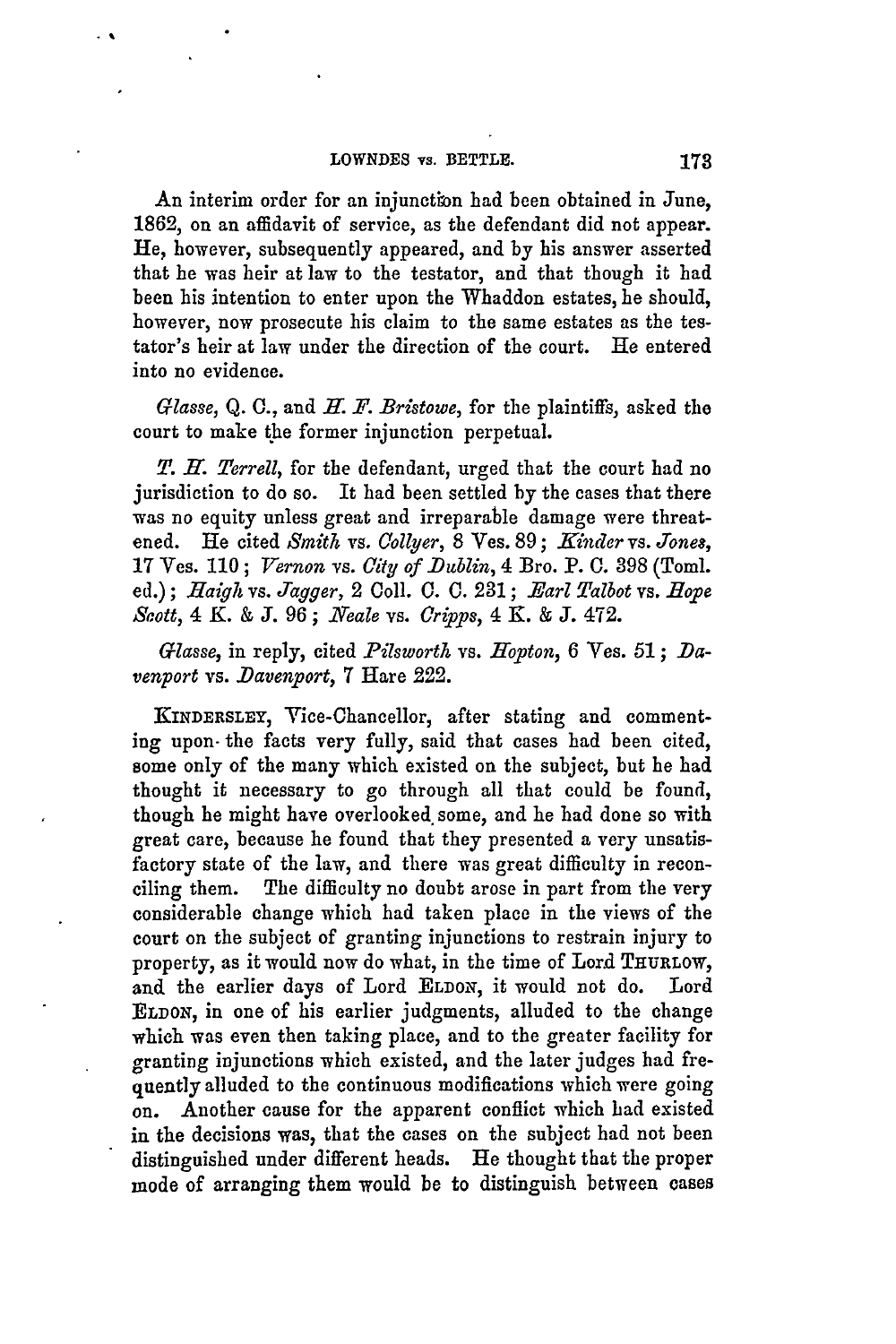where-first, the party against whom the application for the injunction was made was in possession; and cases where, secondly, the party by whom the application was made was in possession of the estate, and asked the court to protect it. It was obvious that the court would draw a wide distinction between a case where a person claimed to be owner of an estate of which he was in possession, and a case where a person claimed to be owner of an estate of which he was not in possession, yet without taking proceedings at law to recover it, came upon it and performed acts of injury to it. In the former case the court would be very reluctant in interfering to restrain an owner in possession from doing those acts which an owner might properly do. He had, therefore, endeavored to arrange the cases under those two heads, and having so divided them, the next thing he had to discover was the law of the court on the subject, so far as it could be extracted from the authorities. When the defendant was in possession, and the plaintiff, claiming title adversely to the defendant, sought an injunction, he could hardly succeed according to the older cases, as a wide distinction was made between what was then called *waste* and *trespass.* It was considered waste when the plaintiff and defendant had a privity of title, such as being tenant for life and remainder-man. If the tenant for life committed waste, the remainder-man, even if he had no right to the possession, could ask for and obtain an injunction. So, in the case of landlord and tenant, there was a privity of title, and the tenant in possession doing acts amounting to waste, the landlord could get an injunction, because, by reason of the privity of title, it was what the law called " waste." But, when parties did not claim in that way, but by an adverse title, any act by one or by the other was then called " trespass;" and this broad distinction ran through all the cases. He was not going to consider the former cases, but only those of trespass in distinction from waste. Waste, in strictness, ought to be called spoliation, as it was a term commonly used for acts not unlawful, and therefore not waste in the proper sense. Referring, however, only to cases of trespass, he would range these under the two heads which he had before mentioned, viz. **:** first, where the defendant was in possession and the plaintiff sought the injunction; and secondly, where the plaintiff was in possession and asked the court to restrain acts by the defendant. He would take first the cases where the defendant was in possession, and he would observe, in passing,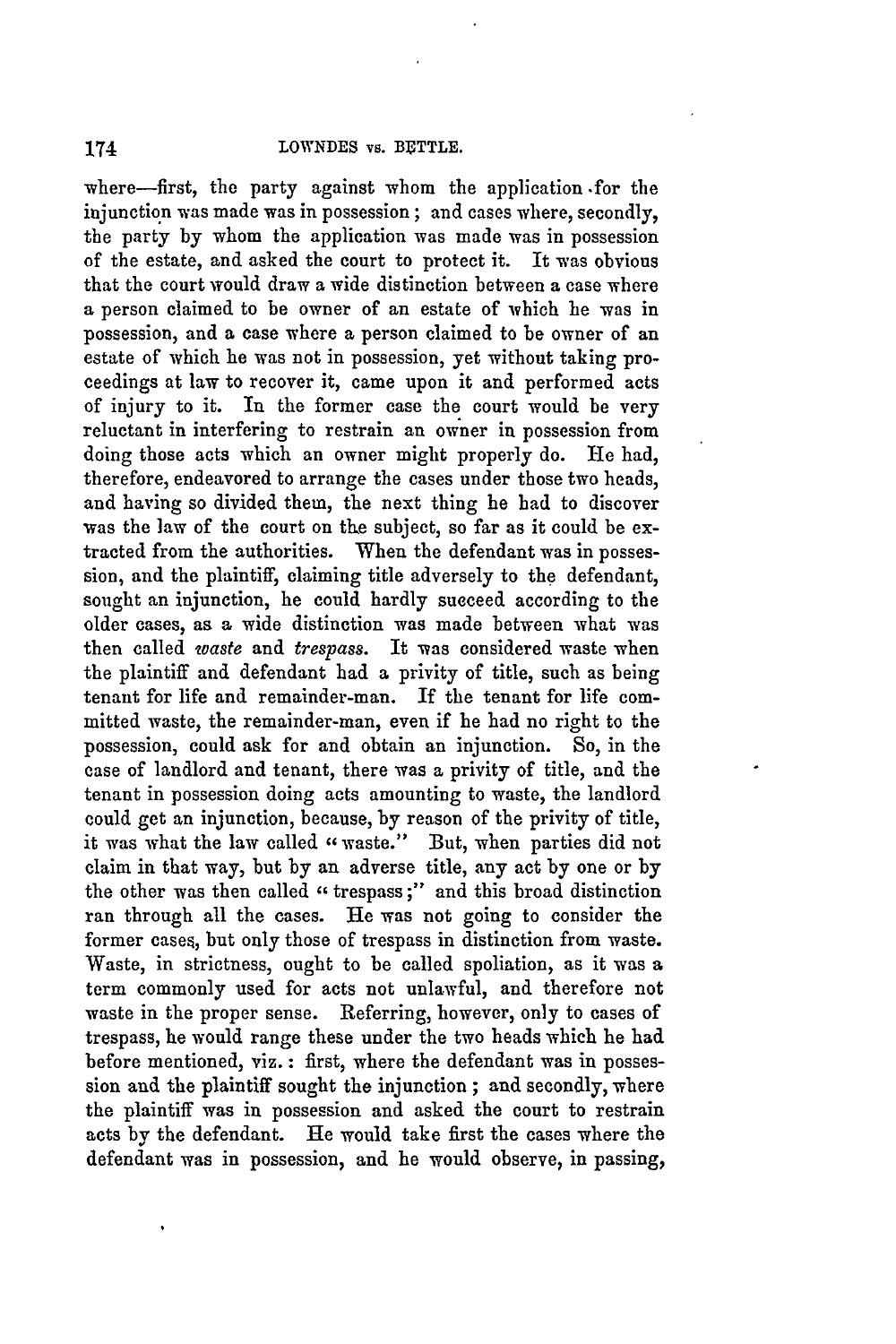that **a** case could hardly be conceived where a plaintiff out of possession asked for an injunction to restrain from trespass a defendant in possession, unless he did so on an adverse claim ; he could not do so as an absolute stranger. The earliest case under the first head was *Hamilton vs. Worsefold*, before Lord THURLOW, in 1786, of which there was only a note of Sir Samuel Romilly's in 10 Ves. 290. Not much reliance, however, could be placed on that case, as it was doubtful whether or not there was collusion with the tenants. Lord **THURLOW,** however, ultimately granted the injunction. The next was *Pilsworth* vs. *Hopton,* 6 Yes. **51,** before Lord **ELDON** in 1801. The defendant was in possession, the plaintiff claimed an adverse title, and Lord **ELDON** refused the injunction. In *Crockford* vs. *Alexander,* 15"Ves. 138, in **1805,** Lord **ELDON** referred to the above-mentioned case before Lord **THURLOW,** as indeed he did in other cases, and, singularly, he sometimes mentioned it as if Lord THURLOW had granted the injunction, sometimes as if he had refused it-the truth, perhaps, being that he had refused it at first and granted it afterwards'. In *Jones* vs. *J'ones, 3* Mer. 161, in 1817, Sir Wm. **GRANT** said that he did not see any very good reason why the court should not protect real estate pending a suit, but nevertheless refused an injunction, partly on the ground of delay. *ffaigh* vs. *Jagger,* 2 Coll. C. C. **231,** in 1845, was the case of land with coal under it, which it did not appear that the plaintiffs were working, but the defendants were working out of their own mines into the plaintiffs'; **KNIGHT BRuCE:,** V. **C.,** refused an injunction, though in his judgment he remarked that the Court of Chancery did not then treat questions of destructive damage to property, exactly as it did forty or fifty years back, that its protection in such respects was more largely afforded than it generally bad been. *Davenport* vs. *Davenport,* **7** Ha. **217,** in 1849, was before **WIGRAM,** V. **C.,** who there allowed a demurrer for want of equity to a bill praying an injunction; it was a case of ejectment, and nineteen years' possession with recently-discovered title. The next case was *Earl Talbot* vs. *Hope Scott*, 4 K. & J. 96, where the demurrer was allowed. The court was. more reluctant to entertain a suit against a person in possession than against one out of possession, and the question as to what constituted possession was of great importance, and ought to be the foundation of distributing the cases. In *Neale* vs. *Crpps,* 4 K. & **J.** 472, in **1858,** WooD, V. **C.,** granted an injunction against defendants in posses-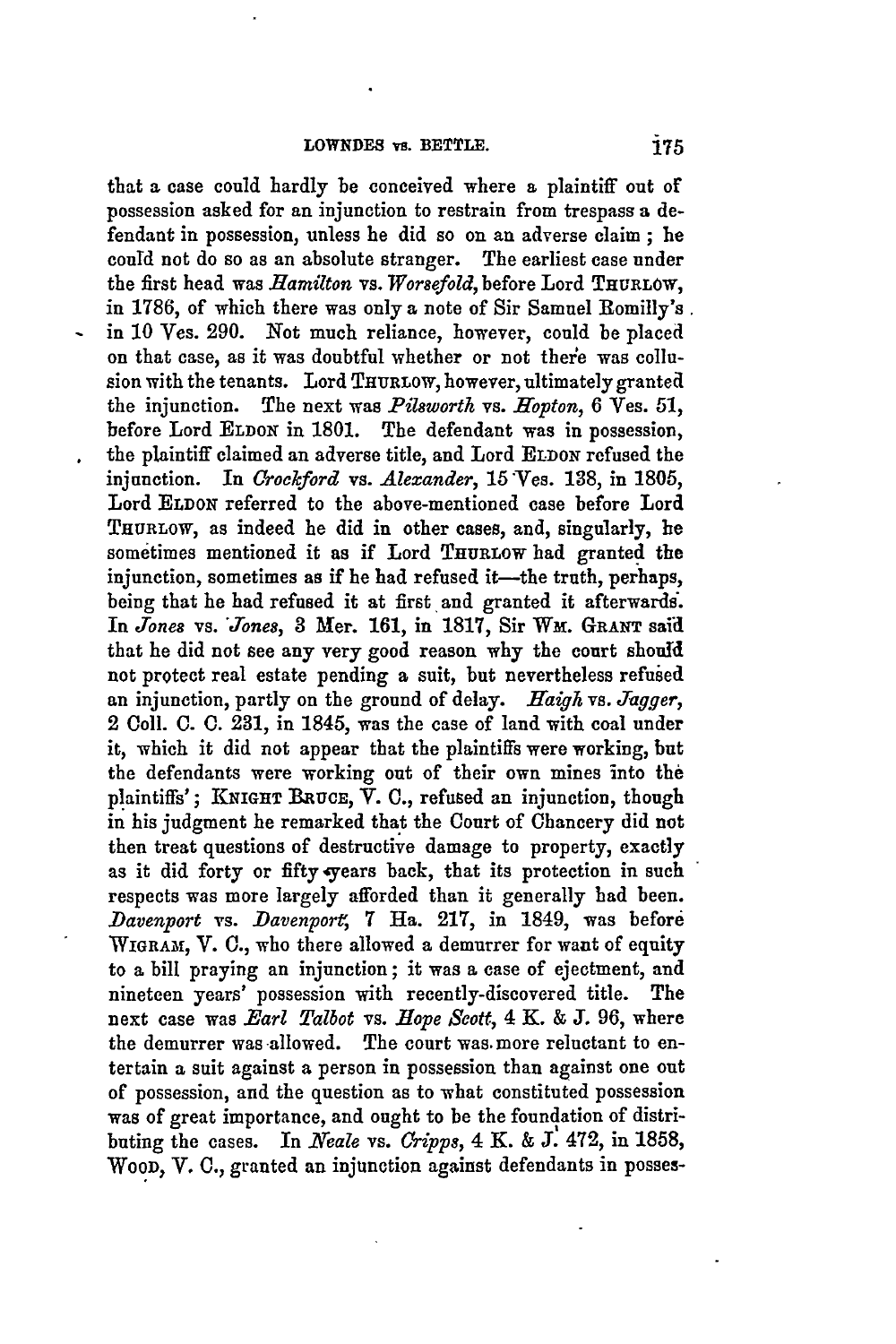### **LOWNDES Yo.** BETTLE.

sion on the ground that the acts done **by** them tended to destruction. There were two cases in the Irish courts which he would mention, viz. **:** *Lord Fingal* vs. *Blake,* 2 Moll. **50,** whdre Lord MANNERS refused the injunction; and *Lloyd vs.-Lord Trimleston,* 2 Moll. **81.** Those were the cases where the plaintiff was out of possession, and the result of them was, that the court would refuse to interfere, except where there was fraud or collusion, or where the acts perpetrated or threatened were so injurious that the court would, notwithstanding the general principle, interfere. He now came to the cases more immediately bearing on the present, where the plaintiff was in possession. These might be again divided under two subordinate heads, first, where the defendant claimed under some colorable title; and secohdly, where he was an absolute stranger. It was not easy to distinguish the cases. The latter might be cases of mere spite, but there were such, and  $\cdot$ he would deal with them first. In *Mogg* vs. *Mogg*, 2 Dick. 670, in 1786, Lord THURLOW refused the injunction, and in *Mortimer* vs. *Cottrell,* 2 Cox **205, 1789,** also before Lord THURLOW, being a case where the plaintiff employed the defendant as receiver, the injunction was refused, because it was a case of trespass, and the defendant might at law have been turned out. *Mitchell vs. Dors*, **6** Yes. 147, before Lord **ELDON** in **1801,** was a case of coal-mines in work, and was held to be trespass, not waste, and yet an injunction was granted because the mischief was considered irreparable; though his Honor could not see why mischief in the case of coals was more irreparable than in.the case of trees. It was true that the value of trees might generally be made **the** subject of money compensation, yet there might be cases of ornamental timber, and even of a single tree-a decayed stump, for instance, not worth five shillings-and yet the greatest possible mischief might be done **by** its destruction. *Courthope* vs. *.Mapplesden,* **10** Yes. 290, 1804, was a case relating to timber, where a stranger was colluding with the tenants, and Lord ELDON granted an injunction. In *Earl Cowper* vs. *Baker,* 17 Yes. 128, 1810, the defendant, being a stranger, was restrained from taking argillaceous stones from under the sea, because the mischief was irreparable. The plaintiff was the lord of the manor, and his rights extended beyond low-water mark as far as a small barrel could be seen from the shore, and lumps of clay which had become fossilized formed an article of great value for a certain manufacture, from which great profit was derived. Lord **ELDON**

### 176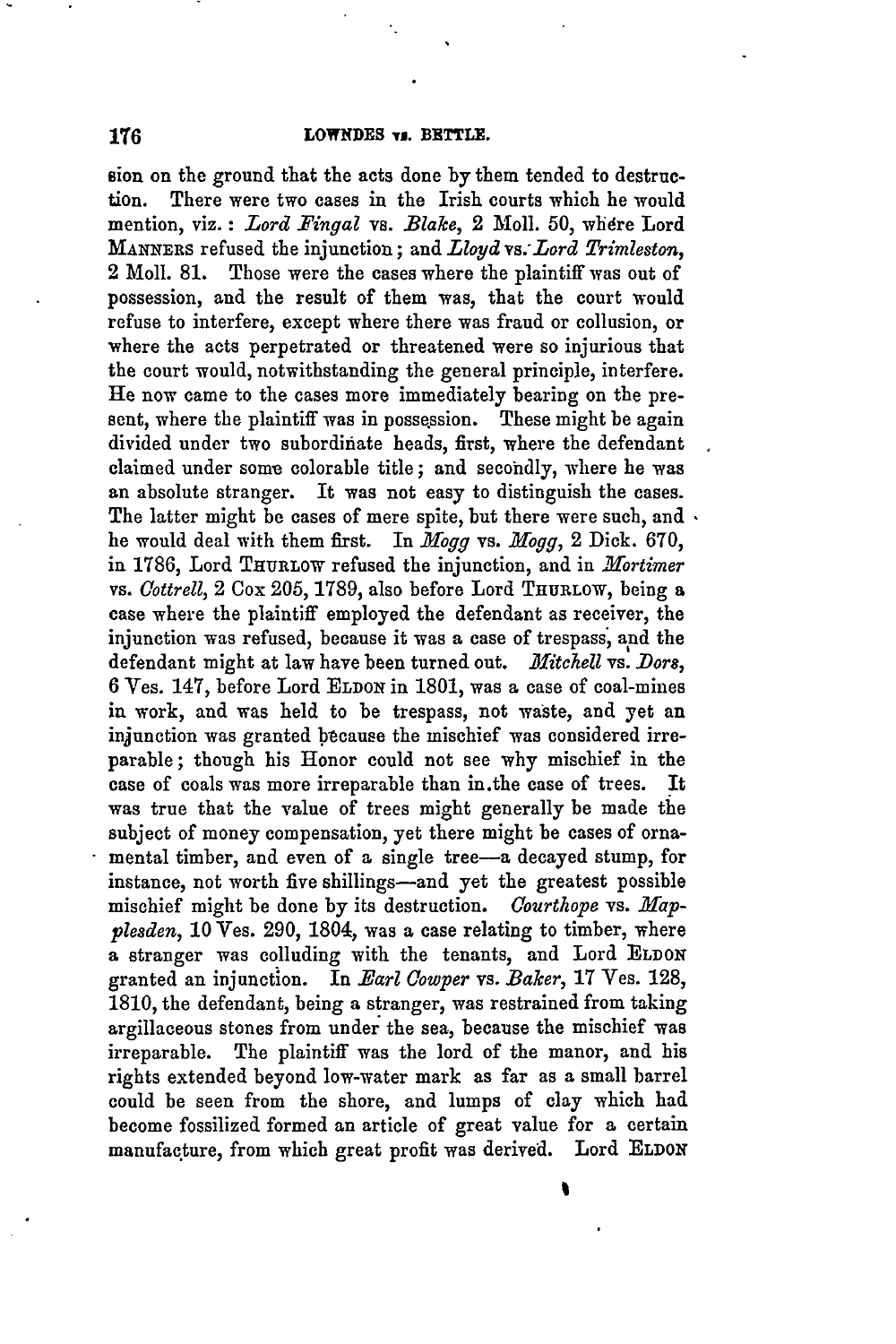considered the damage irreparable, not because it was destruction, but because it was taking away the substance of the inheritance; and great stress has been laid on this case on the ground of the character of the mischief. It was, in fact, a case where relief was given in equity, although money would have been a remuneration. **He** now came to the cases more immediately resembling the present case, which he might briefly state as follows :- Mr. Lowndes and his ancestors had been in possession for eighty years, and the defendant claimed title, not as a mere stranger, but alleging that he was heir, and that the statute was no bar to his claim, because he had barred the statute by having entered and by still claiming to enter upon the estate, and **by** cutting down trees in order to assert his right. An injunction had been granted in every case but one, and there were elements in some of them which were not to be found here. There were six cases: the first was before Lord **CAMDEN,** not reported originally, but cited in *Hfogg* vs. *Mogg, supra,* no name being given to it. It was a case where persons were cutting timber under color of a right to estovers; the plaintiff was lord of the manor, and alleged that they cut down much more than was wanted for estovers, and an injunction was granted. Lord THURLOW said that the case did not apply to *Mogg* vs. *Mogg*, because there was a right to something in the defendants, and until such right was determined it was proper to stay them from doing an act which, if they had no right to do, would be irreparable. *Robinson* vs. Lord Byron, 1 Bro. C. C. 587, in 1785, was the case of a watermill, the defendant being the owner of the stream above the mill, who, in order to vex the plaintiff, sometimes kept back the water, and sometimes deluged the mill; there an injunction was granted. *In Smith* vs. *Collyer,* 8 Ves. 89, **1803,** the injunction was refused by Lord Eldon, because it was a case of trespass. Infants were in possession by their guardians, and the defendant claimed as heir. **KNIGHT BRUCE,** V. **C.,** observed upon the case in *Haigh* vs. *Jagger, supra,* hesitating to say that Lord **ELDON** was wrong, though he was not satisfied that, under the same circumstances, the court would not now have granted an injunction, thereby referring to the change which had taken place in the law upon the subject. *Grey* vs. *The Duke of Northumberland*, 13 Ves. 286, in 1806, was a case of copyholds, and an *ex parte* injunction was granted to restrain the opening of **a** mine, the defendant claiming as lord of the manor, and Lord **ELDON,** on motion to dis-

**VOL.** XIII.-12